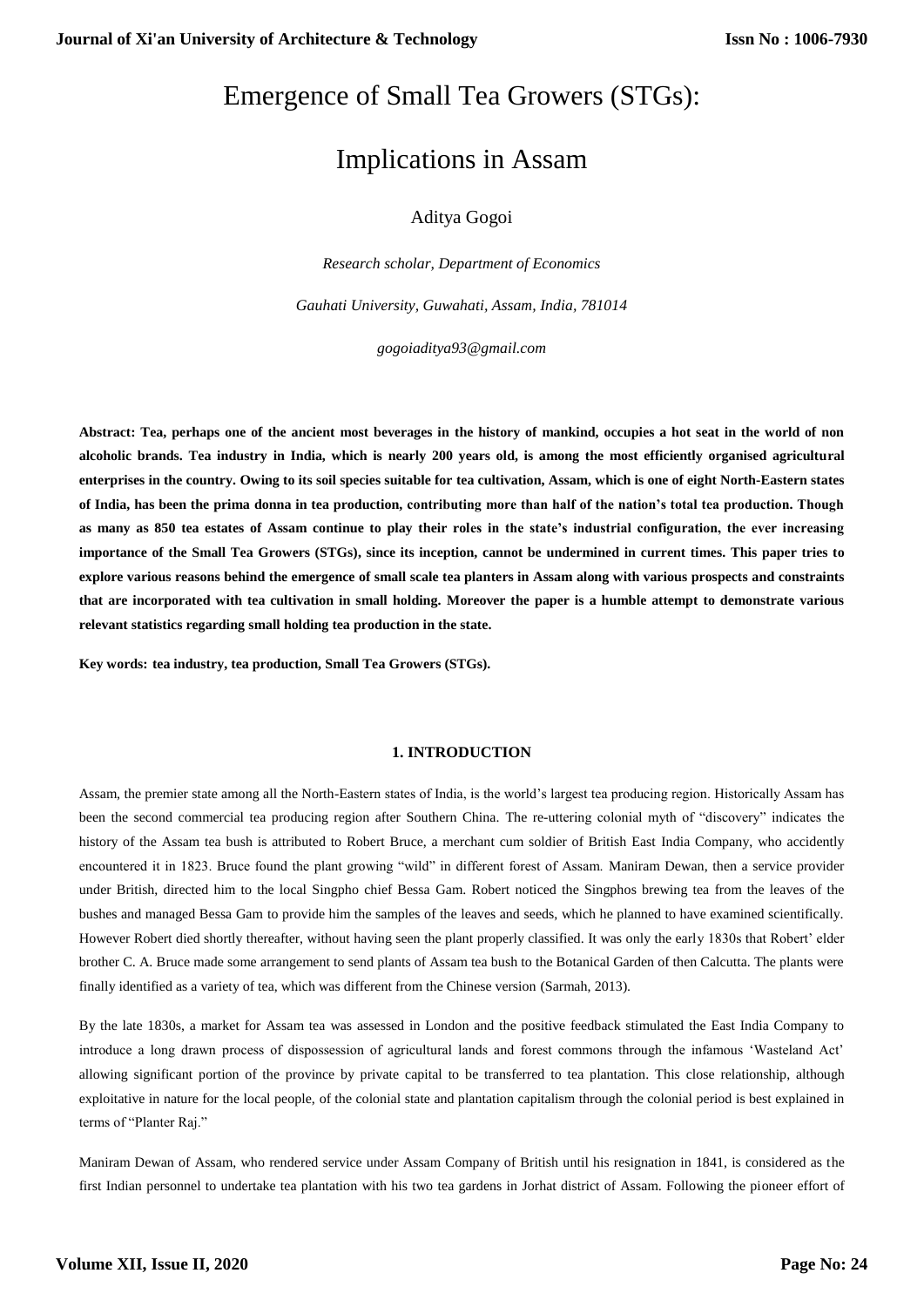## **Journal of Xi'an University of Architecture & Technology**

Maniram Dewan, numbers of Assamese persons came forward with vested interest in tea production. The golden journey of Assam tea has been continuing for almost 200 years without any interruption. It is very evident from the state's first position in all India ranking in tea production with nearly 55% of nation's total tea production (Tea Board of India, 2015).

Originally tea was considered as a plantation which is cultivated in large estates comprising a huge area, producing a single agricultural product for business purpose. Until early 1950s, it was thought to be the sole way to produce tea on commercial basis where the integrated process of production and marketing was controlled by the tea planters. The concept of small holding tea cultivation came into limelight in mid 1950s after a rigorous and successful experiment made by Kenya. This successful venture pushed the planters to make steady shift from big plantation to small holding. Today in most of the tea producing countries like China, India, Sri Lanka, Vietnam, Nepal, etc., small holding tea growers make a useful contribution to the total tea production (Tea Board of India, 2014).

The trend of small holding tea plantation started in Assam in late 1970s and we can now see that tea smallholding is mushrooming all across the state. The present numbers of Small Tea Growers (STGs) in Assam is counted 84,577, which shares almost 30% of the state's total tea production (Economic Survey of Assam, 2016). Small holding tea cultivation is not only making the state's tea sector more efficient and diverse, but also generating a steady flow employment opportunity for rural youths.

The definition of Small Tea Growers is given differently by different agencies.

Tea Board of India defines small tae gardens as those who have land holding less than 10-12 hectares under tea cultivation.

Government of Assam considers small tea gardens as those who have land area less than 30 bighas.

On the other hand according to All Assam Tea Growers' Association (AASTGA) small tea growers are those who have land area less than 250 bighas for tea cultivation

## **2. OBJECTIVES**

The research paper is guided by the following objectives:

- 1. To explore the reasons behind the emergence of Small Tea Growers (STGs) in Assam.
- 2. To sort out various prospects and problems of small holding tea cultivation in Assam.
- 3. To demonstrate some relevant statistics relating to small holding tea plantation in Assam.

#### **3. DATA SOURCE AND METHODOLOGY**

For data faith has primarily been placed on various secondary sources like Tea Board of India, Directorate of Economics and Statistics, Statistical Handbook of Assam, Economic Survey of Assam, etc. along with different journals, magazines, news papers and internet.

However first hand information regarding different prospects and problems of small holding tea growing were also collected from various small scale tea growers' communities like All Assam Small Tea Growers (AASTGA) and Tea Growers' Community of Chaiduar development block of the state.

The paper is basically a descriptive and analytical.

To fulfil our first and second objectives the researcher is primarily using available literatures published in various research journals, magazines, etc.

For fulfilling the third objective the researcher is dependent on various survey reports prepared by Directorate of Economics and Statistics, Tea Board of India and All Assam Small Tea Growers' Association (AASTGA) on Small Tea Growers (STGs). To make the calculation easy and distinctive, growers are divided into three categories according to their land holding, namely growers having land area 0-1 acre, 1-3 acres and more than acres respectively. While talking about various relevant statistics regarding Small Tea Growers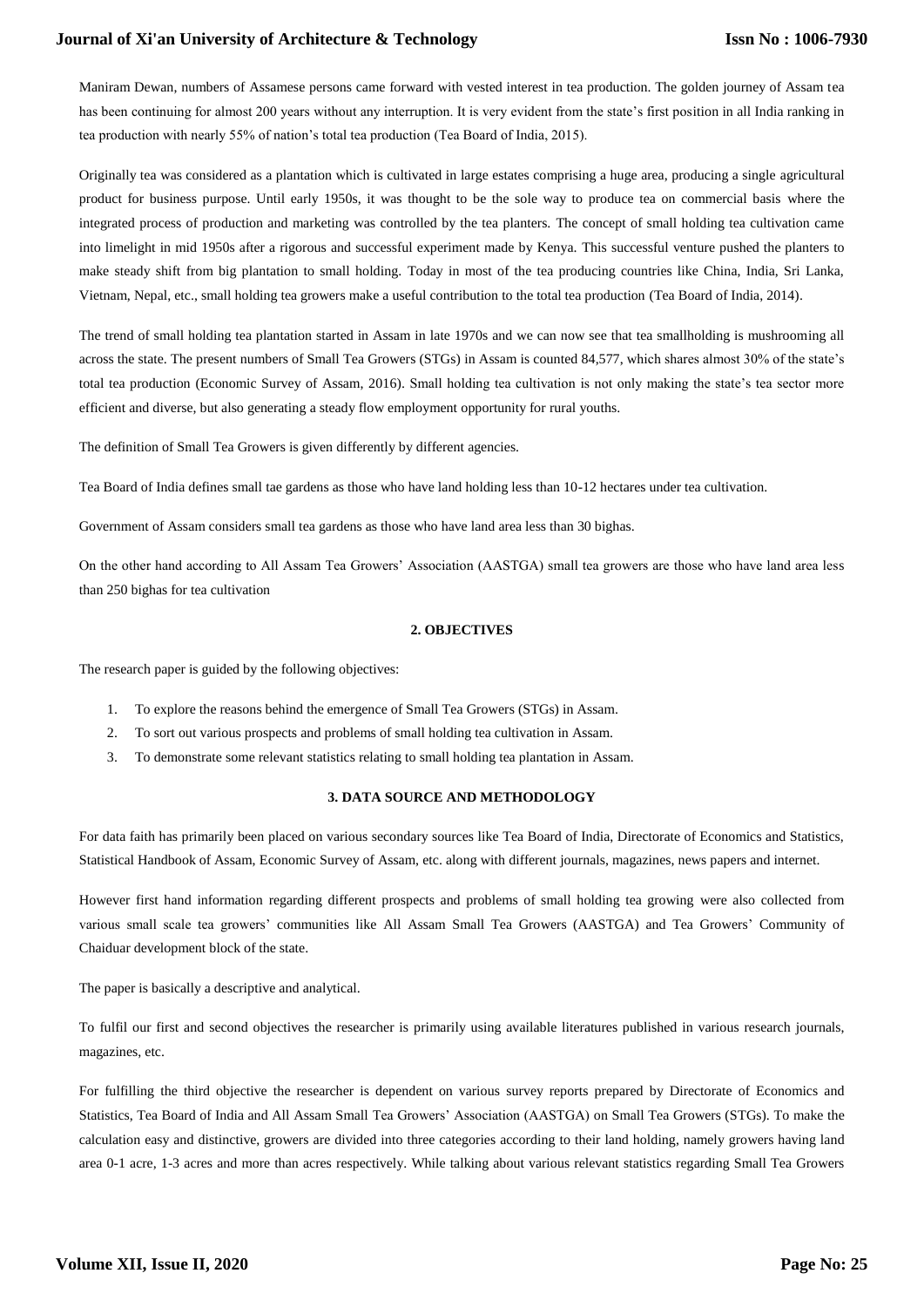(STGs), we are basically concerned with total amount of green tea leaves produced by the STGs, market value of produced green tea leaves and annual yield rate of green tea leaves produced by the growers.

The calculation of the market value of green leaves produced by the growers is usually made by two measures. They are Gross Value of Output (GVO) and Gross Value of Output (GVA) respectively. These measure are defines below.

Gross Value of Output (GVO) =  $\sum$  {Production of green leaves X prices of green leaves.}

Gross Value  $\text{Added} = \text{GVO} - \text{Input cost}.$ 

When we talk about the price of green tea leaves, we generally indicate the producers' price.

#### **4.0. RESULTS AND DISCUSSIONS**

#### *4.1. EMEREGENCE OF SMALL TEA GROWERS (STGs) IN ASSAM:*

Since late 1970s and early 1980s, the Tea Board of India was impressed by the experimentation on small holding tea cultivation made in Kenya and started putting more emphasis on the promotion of tea cultivation in small holding. The basic reason behind this changing tactic is the decline in quantity and quality of tea production in the estate sector.

According to Bhowmik (1991) the uprising trend of small holding tea growers is primarily because of the failure of the tea estates to meet the yield target as well as consistent decline in quality of produced tea. In India 51% of the tea bushes in large tea gardens more than 40 years old, which is one among the major reasons for stagnant productivity. Further the re-plantation rate has never been more than 0.4 percent of the aggregate acreage in a year in the recent years, though the prescribed annual norm is 2 percent (Barua, 2013).

Gone are the days when only the big industries and businesses are thought to be the sole way to foster growth and generate employment. Since the days are becoming tougher and tougher with number of workable people is hiking in every nanosecond, the economic importance of small businesses in a developing country like India is much higher than innovative and invention. Having many advantages like requirement of small capital, low skill and technology, consumable capacity to absorb surplus labourers, limited barriers to entry, etc.; small businesses are in fact passport to not only generating employment, but also to see off poverty, enhancing both institutional and financial literacy and improving health condition in rural and semi-rural areas.

The year 1978 witnessed a new era in Assam tea history after the clarion call made by Late Sonaswar Borah, then Minister of Agriculture & Co-operative of Government of Assam, urging people of the state to grow tea in small holding. A handful of entrepreneurs from districts like Golaghat, Tinsukia, Dibrugarh, Jorhat and Sivsagar took this call as a welcome prospect for future transformation of socio-economic life of rural Assam and therefore started planting tea in their lands which hitherto would have been either lying vacant or utilised for cultivation of some other low yielding crops. The message soon spread every nook and corner of Upper Assam and many small and marginal famers and unemployed youths took up tea plantation on their private land and even in Public Grazing Range (PGR) which generally belongs to the state government. The phenomenon became a stupendous people oriented drive towards addressing unemployment (Barua, 2008).

#### *4.2.0. CONTEMPLATION AND CONUNDRUM:*

#### *4.2.1. PROSPECTS:*

The immediate result of shifting tactic of tea plantation in small holding was a lucrative one. The growers took full advantages of congenial weather, suitable land and other infrastructural facilities that were readily available in Assam (Barua, 2008). There exists other pertinent prospect behind such stupendous growth of small holding tea cultivation in the state. Growers were facilitated with readymade infrastructure like technology, processing units/factory, skilled workers and market. People were interested to utilise their land in tea plantation also because it offers steady of income for longer period with comparatively less investment. Since it is a labour intensive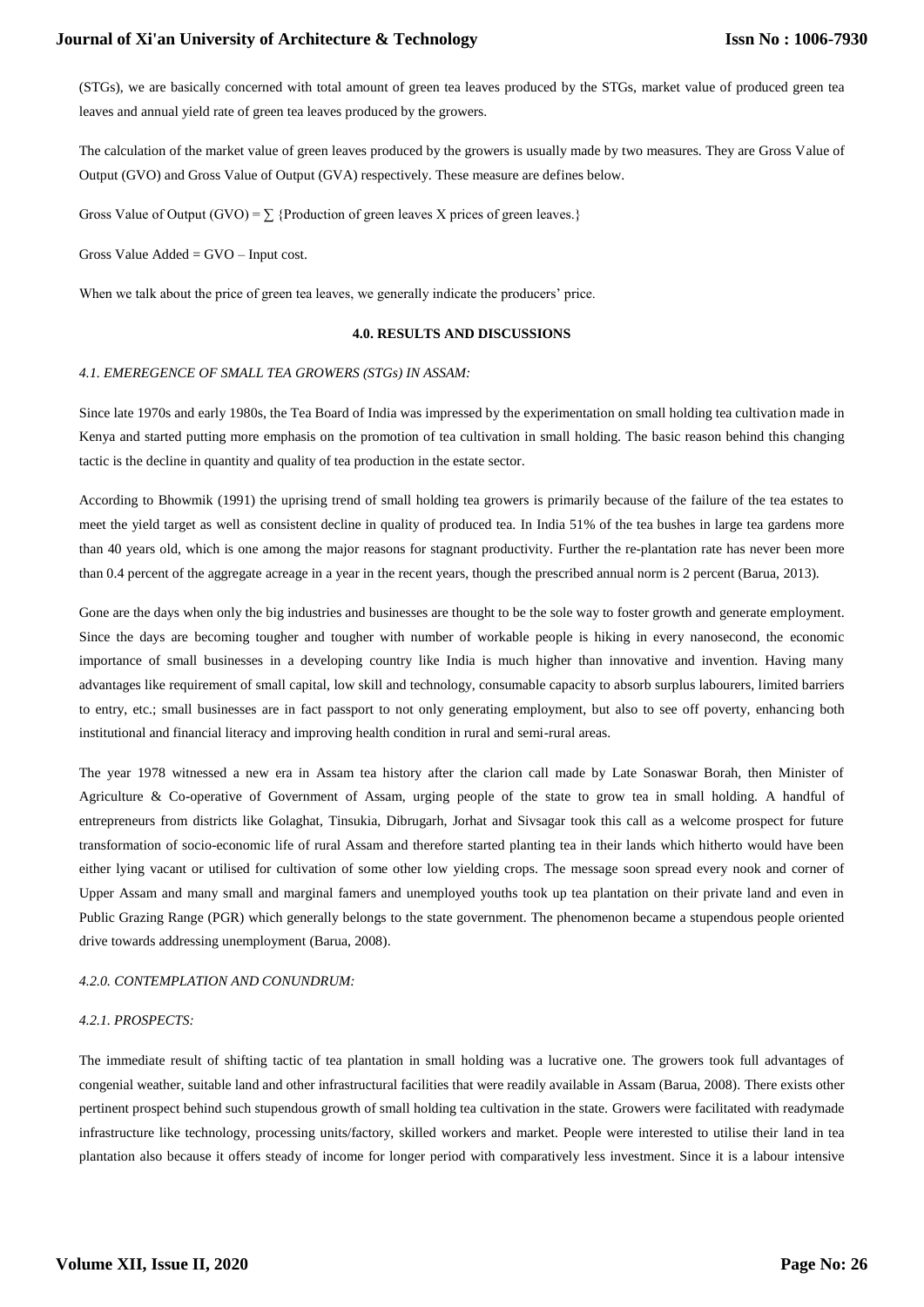practice it can also yield fruitful outcome regarding employment. Active participation in this sector has the potent to ensure job satisfaction to the local youths (Das, 2012).

Increasing practice of tea plantation in small holding in the rural areas can play skipper role in boosting other inter-connected economic activities like setting up of more manufacturing units of small and medium size based on processing of green tea leaves, more sound and strategic communicative service, easily accessible financial services, improvement in intra and inter trade services, etc. (Taparia, 2003). The practice can also be implemented to check disaster like soil erosion and destruction of natural vegetation. All these developments in small holding tea cultivation will surely create a giant platform of entrepreneurial culture for the vested interested groups (Borah & Das, 2015).

## *4.2.2. SCOPE OF ECONOMIC INDEPENDENCE:*

Amartunge and Shiratake (2002) and Mwaura and Muku (2007) observed that the small tea enterprises are playing more stringent, effective and significant role regarding reducing poverty and generating employment opportunity than the large tea estates.

Small holding tea cultivation is primarily a family run business where the family members actively participate in maintaining the tea garden. Rather than using permanent labourer, growers are seemed to employ temporary labourer. However some growers also use permanent labourer throughout the year, but only in a few occasions. Saikia (2008) showed that in every small tea garden on an average at least two persons are self employed and 4/5 people are employed by the growers as hired workers.

According to All Assam Small Tea Growers Association, at least five workers are employed in each tea garden and it is estimated that about 2.4 lakh people are directly engaged in small tea gardens, out of which 1.45 lakh is ex-tea garden labour or excess workers residing in the nearby tea estates.

| Category                                     | No. of workers |  |
|----------------------------------------------|----------------|--|
| Engagement of family members                 | 81.792         |  |
| Additional workers (from nearby tea estates) | 1,45,692       |  |
| Engagement of sub-staff categories           | 11.520         |  |
| Total direct employment                      | 2,39,004       |  |

#### TABLE 1: ESTIMATED NUMBERS OF WORKERS ENGAGED IN SMALL HOLDING TEA GARDENS

*Source: AASTGA, 2014.*

## *4.2.3. CONSTRAINTS AND CRISIS:*

Since inception and during the course of time, the journey of Small Tea Growers (STGs) is not always smooth. They had to go through uphill tasks and continue to do so in order to maintain a steady growth of their tea production. These growers are never expected to assume the mode of dominant producers. Major hindrances for the growers are ownership of land, financial insufficiency low price realisation of green tea leaves, weak co-operation among the growers, dearth of skilled labour, unorganised nature of tea cultivation, etc.

Many growers are cultivating tea in government ceiling land or public grazing range without having formal land ownership. Since the Land Act of Assam restricts the transfer of ownership right to the growers, they usually fail to register themselves under the Tea Board and hence are exempted from any kind of benefits from schemes and policies announced for them by the government or any financial institution (Das, 2012).

Bhowmik and Reddy (1989) found that establishment of co-operative tea factories provided a great sense of relief to the small scale tea growers of Nilgiri who were initially unable to supply their product to the tea estates. However heterogeneous size of land holding by the tea growers of Assam blocks the way to form a effective co-operation among the growers.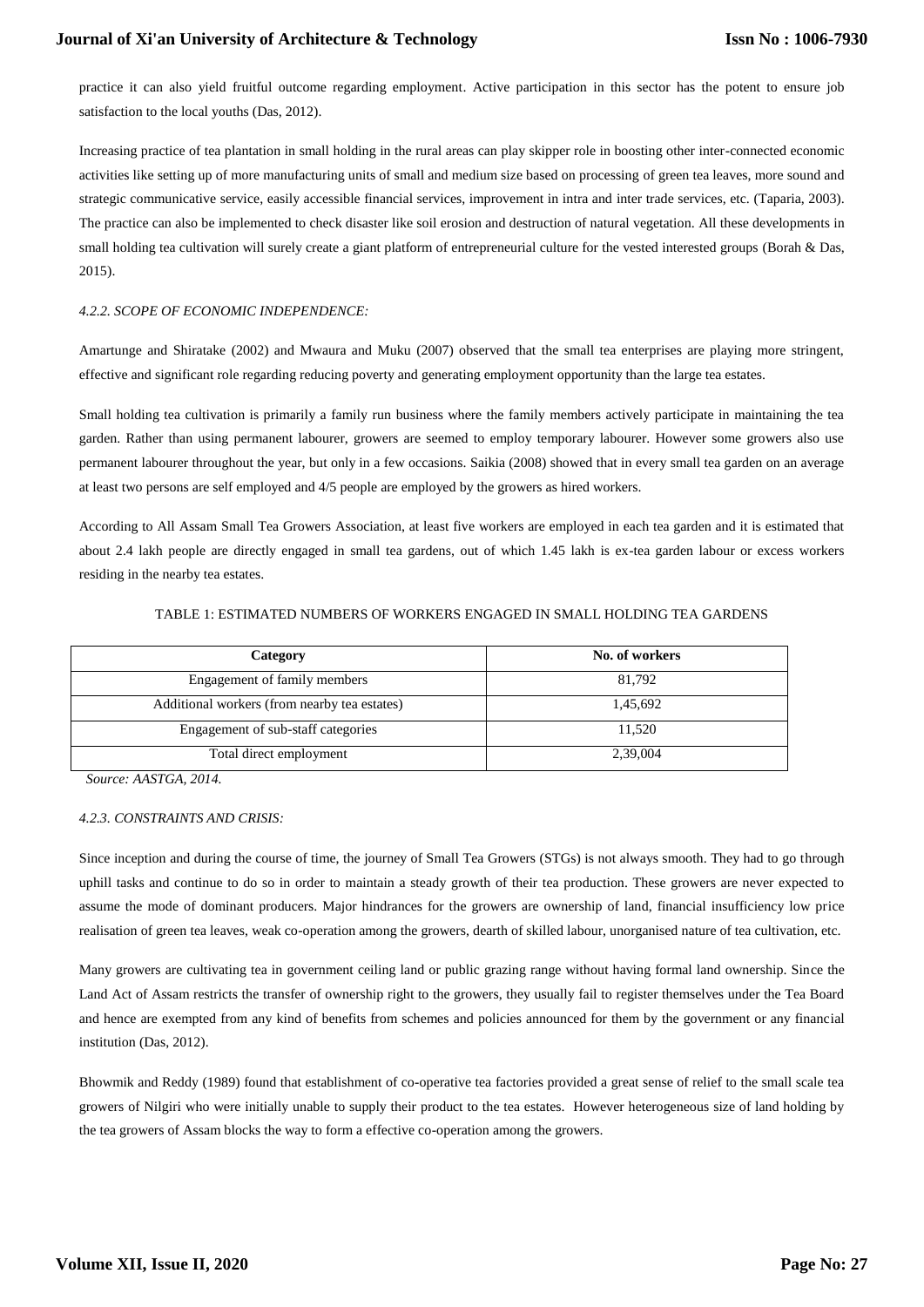## **Journal of Xi'an University of Architecture & Technology**

Since the annual *patta* land where tea cultivation is carried by the most of the growers is not eligible for institutional finance, they always deprive of financial assistance made by the Tea Board or financial institutions which are easily available for the big tea estates (Ganguly, 2013).

Goowalla (2015) concerns about the issue that thriving for a ready and smooth market mechanism is a familiar picture of small tea growers of Assam. Growers are complied to sell their output in nearby big tea estates or Bought Leaf Tea Factories (BLTFs) where the price of green tea leaves is fixed by the dictum of the purchaser. Adding salt to the wound, growers with small land holding cannot even sell their tea leaves to the BLTFs and have to heavily depend on the agents. Absence of direct communication between the ultimate purchasers and the producers of green tea leaves throws the growers into a dismal market condition.

The story does not end here. High oscillation of green tea leaves does not allow the growers to produce in an optimal level and this leads to overriding of cost over revenue earned. Discontent of these growers over the issue of regarding price of green tea leaves offered by the big tea estates and BLTFs is often visible in the state. Ministry of Commerce and Industry, *Government of India,* found a new pricing formula of green tea leaves according to which the price share ratio between the tea growers and made tea manufacturers needs to be 65:35, from the realisation of made tea during auction. However the guidelines are rarely followed.

The current situation of the small scale tea growers reflects their multi fold layers of dependency. Lack of substantial operational infrastructure as well as unavailability of certain regulatory support system along with erecting weather and existence of ill managed market set up only accentuates the dependency of STGs on multipronged external factors.

## *4.3.0. PRODUCTION, MARKET VALUE AND YIELD RATE OF TEA PRODUCED BY SMALL TEA GROWERS (STGs) IN ASSAM:*

## *4.3.1. PRODUCTION OF GREEN TEA LEAVES BY THE SMALL TEA GROWERS (STGs):*

Available data shows that total amount of green tea leaves produced by the STGs across the state was 744246115 Kg.s, out of which growers with land holding more than three acres contributes highest with 47% of the total green tea leaves production. On the other hand growers with land holding of more than three acres shares the lowest in total green tea leaves during the same period, which is 20% of the total production.

The following table demonstrate the total amount of green tea leaves produced by the Small Tea Growers (STGs) in Assam during the reference period. Data are shown according to the categories of STGs as mentioned above.

| Category of STGs according to land holding | <b>Production of green</b><br>tea leaves (in kgs.) | % distribution of green<br>tea leaves among the |
|--------------------------------------------|----------------------------------------------------|-------------------------------------------------|
|                                            |                                                    | growers                                         |
| $0-1$ acre                                 | 145908626                                          | 20                                              |
| $1-3$ acre                                 | 244513687                                          | 33                                              |
| More than 3 acres                          | 353823922                                          | 47                                              |
| All                                        | 744246115                                          | 100                                             |

## TABLE 2: PRODUCTION OF GREEN TEA LEAVES BY THE SMALL TEA GROWERS (STGs) IN ASSAM:

*Source: Directorate of Economics and Statistics, 2015* 

## *4.3.2.0. MARKET VALUE OF GREEN TEA LEAVES PRODUCED BY THE STGs IN ASSAM:*

For determining market value of green tea leaves produced by the Small Tea Growers (STGs) the researcher is using Gross Value of Output (GVO) and Gross value Added (GVA). They are already defined earlier.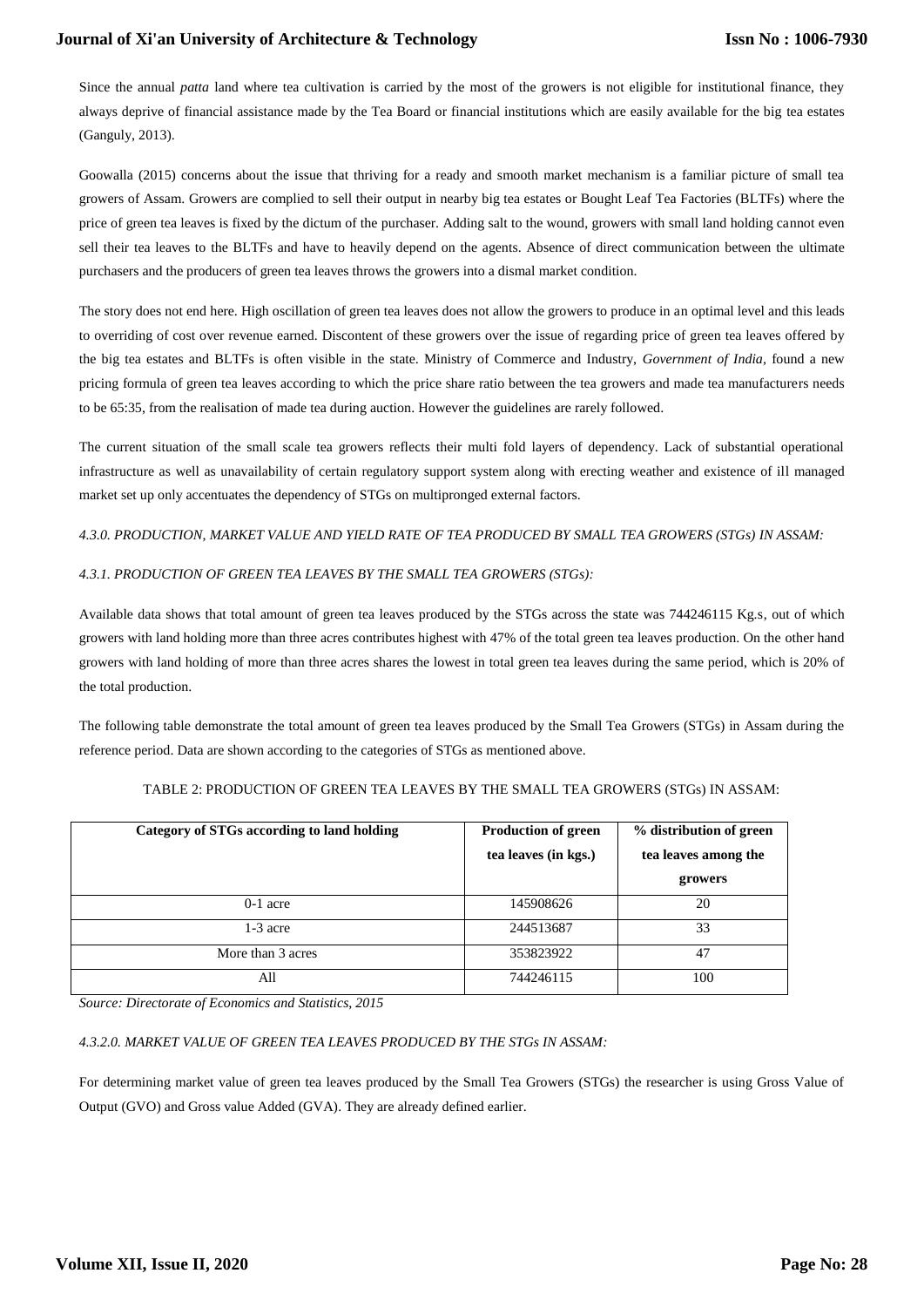*4.3.2.1. GROSS VALUE OF OUTPUT (GVO) OF GREEN TEA LEAVES PRODUCED BY THE SMALL TEA GROWERS (STGs) IN ASSAM:*

Current annual GVO of green tea leaves produced by the growers is found to be 1,18,081 lakh rupees. The contribution of the growers having land area three acres or more is highest, 59%, in current annual GVO of green tea leaves, while that of the growers with land area 0-1 acres is the lowest.

The following table is a clear depiction of current annual GVO of green tea leaves across the state.

| Category of STGs according to land holding | <b>GVO</b> (Rs. in lakh) | % Distribution of GVO |
|--------------------------------------------|--------------------------|-----------------------|
| 0-1 acre of land holding                   | 22275                    |                       |
| 1-3 acre of land holding                   | 38275                    | 32                    |
| More than 3 acre of land holding           | 57531                    | 59                    |
| All                                        | 118081                   | 100                   |

## TABLE 3: GVO OF GREEN TEA LEAVES PRODUCED BY THE STGs IN ASSAM:

*Source: Directorate of Economics and Statistics, 2015*

*4.3.2.2. GROSS VALUE ADDED (GVA) OF GREEN TEA LEAVES PRODUCED BY THE SMALL TEA GROWERS (STGs) IN ASSAM:*

GVA can simply be calculated by subtracting input cost from GVO.

Current annual GVA of green tea leaves produced by the growers across the state is found to be Rs. 90,455 lakh. Out of this, GVA of growers with more than three acres of land is the highest as it occupies early 46% of current annual GVA. On the other hand the share of the growers having land area 0-1 acres is the lowest with 19% only. This information can be represented in the following diagram also.

## TABLE 4: GVA OF GREEN TEA LEAVES PRODUCED BY THE STGs IN ASSAM:

| Category of STGs according to land holding | <b>GVA</b> (Rs. in lakh) | % distribution of |
|--------------------------------------------|--------------------------|-------------------|
|                                            |                          | <b>GVA</b>        |
| 0-1 acre of land holding                   | 16895                    | 18.68             |
| 1-3 acre of land holding                   | 31412                    | 34.73             |
| More than 3 acre of land holding           | 42148                    | 46.59             |
| All                                        | 90455                    | 100               |

*Source: Directorate of Economics and Statistics, 2015* 

## *4.4.0. YIELD RATE OF GREEN TEA LEAVES PRODUCED BY THE STGs IN ASSAM:*

Calculating yield rate of production is one of the major tasks of any study or research regarding small scale tea cultivation. Yield rate of tea cultivation by Small Tea Growers (STGs) can be defined as the amount of green tea leaves produced by the growers per hectare of land under tea cultivation.

The average annual yield rate of green tea leaves for growers of all the categories is found 4483 kg per hector. Yield rate is highest among the growers having land acreage of 0-11 acres, which is 5401 per hectare, while that of growers having land coverage of more than three acres is the lowest, with 3856 kg per hectare annually. It is attributed to the fact that less the land coverage used for tea cultivation greater is the managerial efficiency and more proper is the use of nutrition for the tea bushes, resulting in a higher yield rate.

Current annual yield rate of green tea leaves for growers of all the categories is shown in the following table.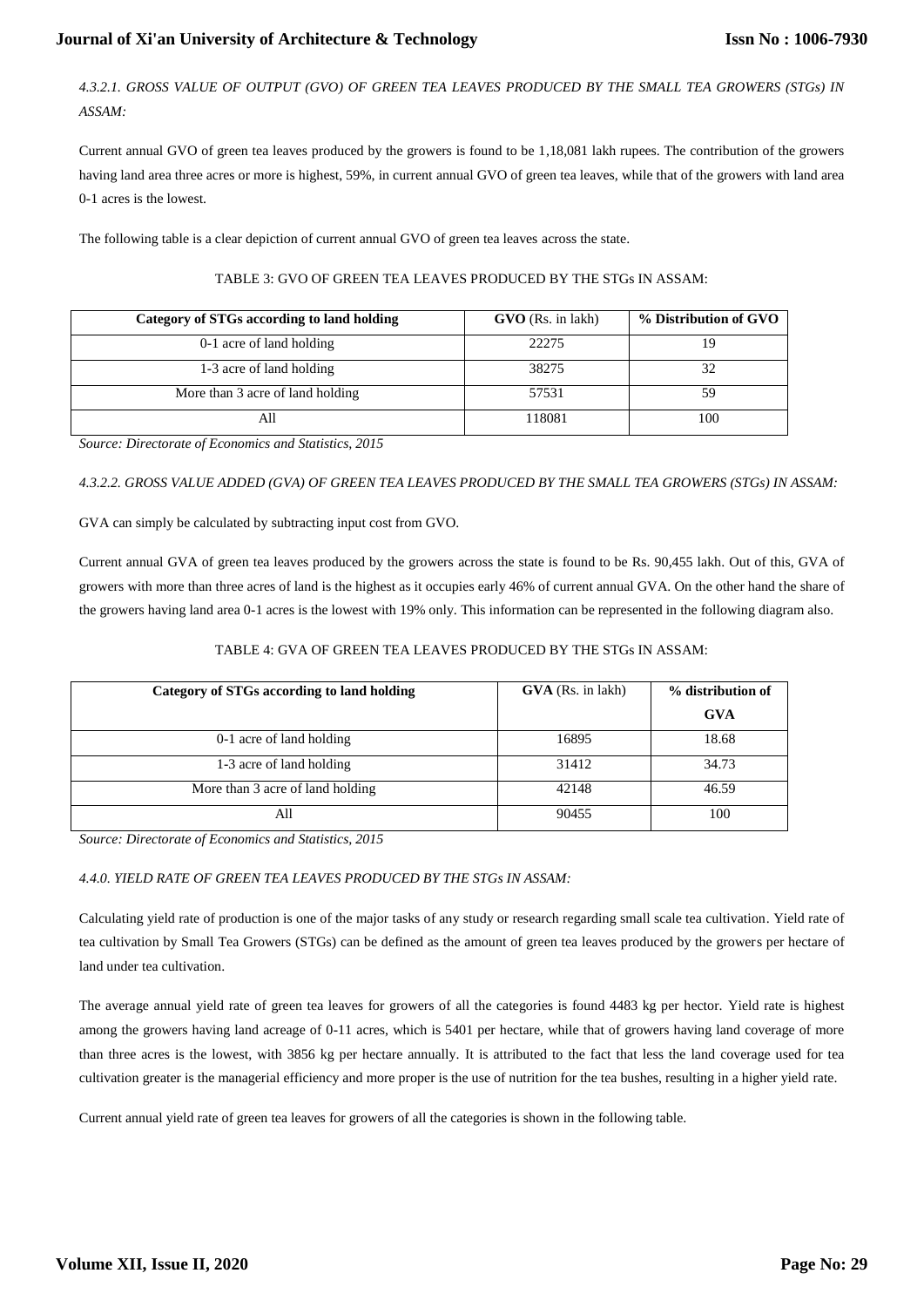| Category of STGs according to land holding | Yield rate (Kg./hect.) |
|--------------------------------------------|------------------------|
| $0-1$ acres                                | 5401                   |
| 1-3 acres                                  | 5178                   |
| More than 3 acres                          | 3856                   |
| Average yield rate                         | 4483                   |

## TABLE 5: YIELD RATE OF GREEN TEA LEAVES PRODUCED BY THE STGs IN ASSAM:

*Source: Directorate of Economics and Statistics, 2015* 

#### **CONCLUSION**

Emergence of small scale tea growing practice can be considered as a priceless bonanza for industrial periphery of Assam. As the formal job market sinking every day, the youngsters are gradually frustrated of not having employment opportunity. The menace of unemployment is responsible for the alarming rate of increase in different unrest occurring in the society in the modern time. In such a critical situation, establishment of small scale tea producing units would provide ample space for self expression and increasing the material well being of the local youths, which in already evident in rural Assam not many years before. However the state govt. must play the pivotal role as a real booster to the sector. Issues like lack of ownership of land, highly fluctuating price of green tea leaves, scanty use of improved technology, etc. demand immediate attention from the side of the govt. to foster the growth of the sector. Depoliticising the policies, which often causes uneven spatial allotment of various institutional facilities among the small holding tea grower, is another major task at hand of the govt. Establishment of co-operatives among the tea growers can put them in a more robust bargaining position and cease them a more justifiable share of price in the tea market. Apart from the govt., the growers must play their part too. In many cases the sector cannot perform up to its expectation due to the growers' ignorance. Having tea plant in Assam is a rare natural gift and its benefit must be reaped to turn the desert in to an oasis.

#### *References:*

- 1) Baruah, P. (2008): "The Tea Industry of Assam: Origin and development", EBH publisher house, Vol. 001
- 2) Bhowmik, S. K. and U. N. Reddy (1989): "Small growers and co-operative tea factories in Nilgiris", *Economic and Political Weekly*, Vol. – 24, No. – 3, pp. – 148-149
- 3) Borah, K. and A.K. Das (2015): "Growth of small tea cultivation and economic independence of indigenous people of Assam", *International Journal of Research in Social- Science and Humanities (IJRSSH)*, Vol. No. – 5, Issue No. – 1, ISSN – 2249-4642
- 4) Das, K. (2012): "The small holding in Assam: Is there a way out", *Economic and Political Weekly*, Vol. 47, No. 11, pp. 23-25
- 5) Ganguly, P. (2013): "The problems of small tea growers in Assam", ISBN 978-81-925276-8-0, Mahaveer publication, Dibrugarh, pp. – 70-72
- 6) Goowalla, H. (2015): "A study on the problems and prospects of small tea growers in Assam with special reference to Jorhat district", *International Journal of Scientific Engineering and Applied Science (IJSEAS)*, Vol. 01, Issue – 04, ISSN – 2395- 3470
- 7) Sarma, G. (2013): "A historical background of tea in Assam", *Pratiddhani- The Eco: An online journal of humanities and social science*, Vol. – 01, Issue – IV, ISSN – 2278-5264
- 8) Taparia, M (2003): "Special characteristics of small tea enterprises", *Kuhipat,* AASTGA, Tingkgong reginal Centre, Dibrugarh, Assam
- 9) A type study report on the economics activities of Small Tea Growers (STGs) in Assam (2015), *Directorate of Economics and Statistics,* Government of Assam, Assam
- 10) All Assam Small Tea Growers Association (AASTGA), Assam